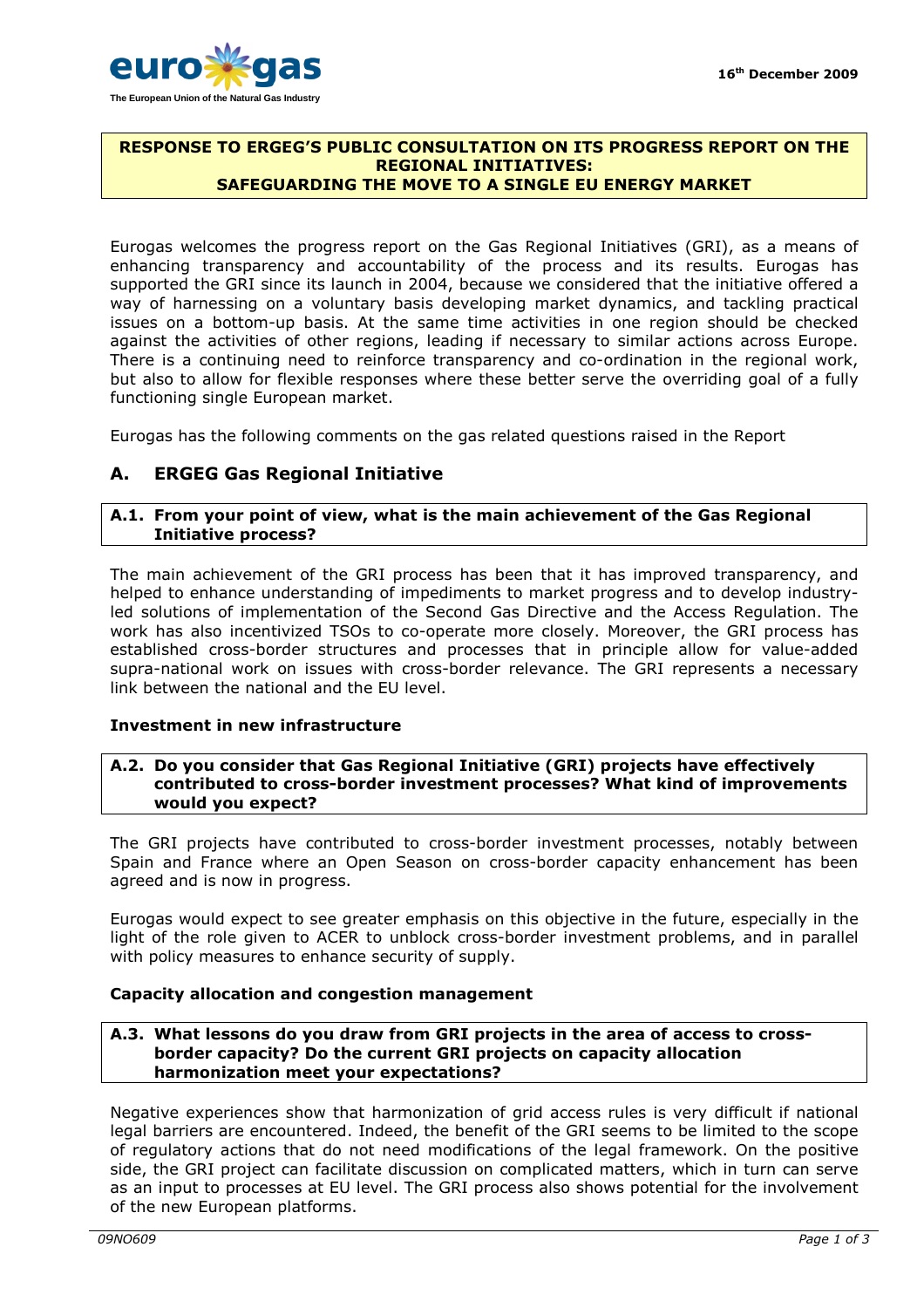

## **A.4. Would there be real benefits if, at this stage, the GRI tried to seek better coordination at a cross regional level? How do you value the experience acquired with the capacity projects in the regions? What type of projects should be developed in the future?**

The GRIs should continue therefore to make what progress they can in improving cross-border co-ordination, aimed at projects that are essentially market driven and will enhance security of supply. The GRI should prioritize projects, essentially market driven, which can be brought quickly to a successful end (quick wins).

## **Transparency**

#### **A.5. What would you expect to be the contribution of the GRI to transparency going forward? Do the current projects in the three regions meet your expectations?**

Discussions in the regions, notably the project in the NW region, have contributed to progress on transparency, and at the same time have shown the way forward to other regions and set the framework for an EU level approach in the revised Guidelines. This achievement also illustrates the importance of a robust stakeholders' role in the GRI process. Eurogas supports a swift outcome of the comitology process followed by a focus on the implementation within the regions.

The second part of this question will be answered more appropriately by individual members.

## **A.6. How could this work help to ensure that the requirements of the 3rd Package are met in a consistent way across the three gas regions?**

As work is well advanced on amending the Guidelines on transparency, it would be sensible if the three regions already made progress towards meeting these requirements and implementing the new demands of the Third Package.

## **Interoperability and Hub development**

## **A.7. What further actions would you expect from the GRI in this area in order to contribute to interoperability and hub development?**

Interoperability covers a range of working areas, including cross-border investment, capacity questions and transparency and also balancing for which a more harmonized market-based regime is essential. In tackling any and all of these issues, the GRI will assist progress.

Regarding hub development, an important contribution of the GRI to the related market-driven hub developments is to instil in their work the concept of a regional hub(s), including in relation to the consequent network expansion needs.

## **A.8. From your experience with the Regional Initiatives, what are the main obstacles to reach harmonization regarding interoperability at a regional level?**

Depending on the relevant goal, experience has confirmed that there are different types of obstacles. A concrete obstacle, for example, may be encountered in national legislative provisions that may require amending before progress can be made. Undoubtedly, however, obstacles arise from an apparent mismatch of TSOs' perceptions of market needs. This is why a high level of stakeholder involvement is crucial for GRI success, because they can contribute their market expectations, and clarify their various needs, at the same time helping the TSOs to recognize that acting to meet customers' requirements is in their business interests.